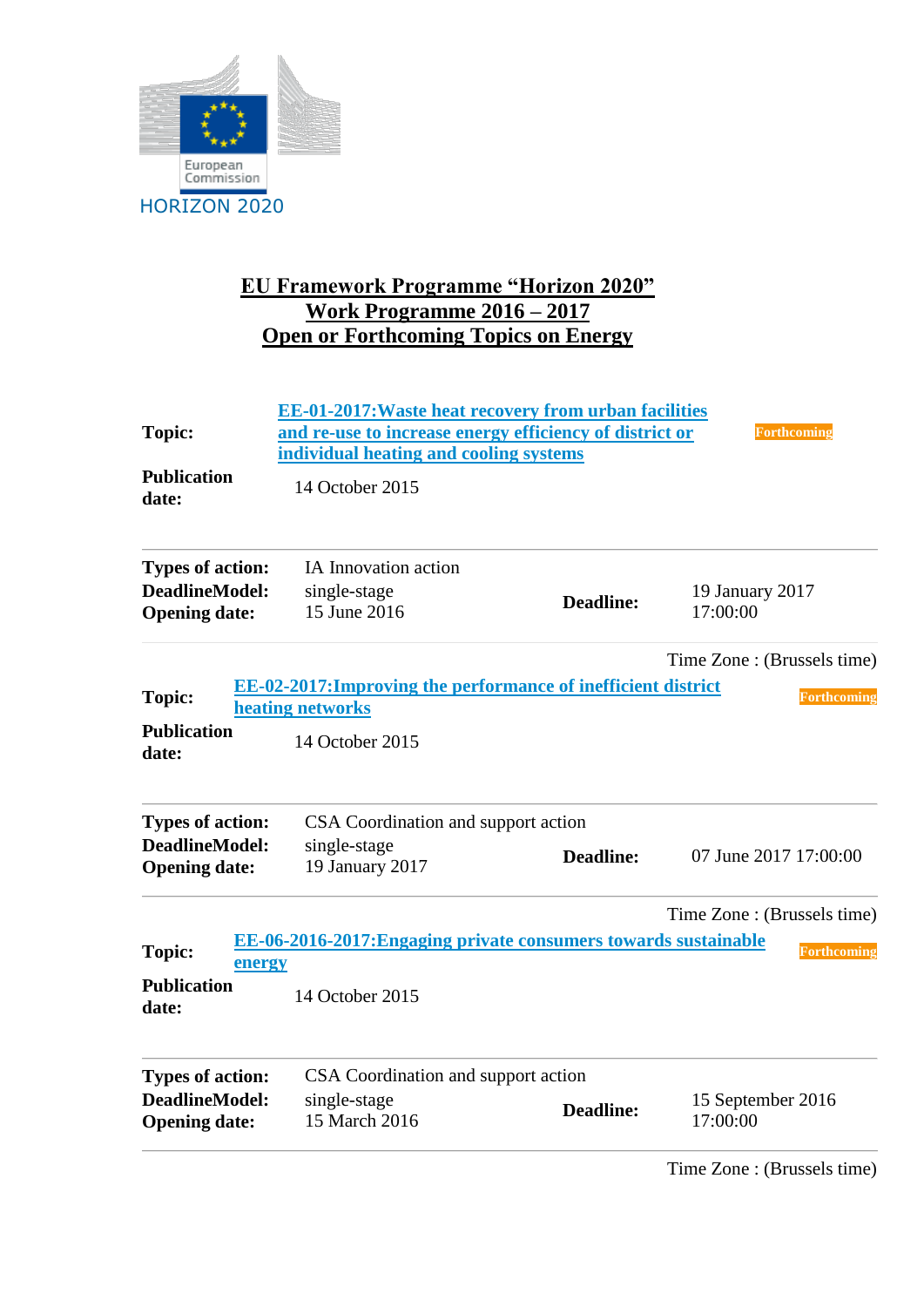

| <b>Topic:</b>                                 | EE-09-2016-2017: Engaging and activating public authorities                                                                                                                     |                  | <b>Forthcoming</b>            |
|-----------------------------------------------|---------------------------------------------------------------------------------------------------------------------------------------------------------------------------------|------------------|-------------------------------|
| <b>Publication</b><br>date:                   | 14 October 2015                                                                                                                                                                 |                  |                               |
| <b>Types of action:</b>                       | CSA Coordination and support action                                                                                                                                             |                  |                               |
| <b>DeadlineModel:</b><br><b>Opening date:</b> | single-stage<br>15 March 2016                                                                                                                                                   | <b>Deadline:</b> | 15 September 2016<br>17:00:00 |
|                                               |                                                                                                                                                                                 |                  | Time Zone : (Brussels time)   |
| <b>Topic:</b>                                 | EE-11-2016-2017: Overcoming market barriers and promoting<br>deep renovation of buildings                                                                                       |                  | <b>Forthcoming</b>            |
| <b>Publication</b><br>date:                   | 14 October 2015                                                                                                                                                                 |                  |                               |
| <b>Types of action:</b>                       | CSA Coordination and support action                                                                                                                                             |                  |                               |
| <b>DeadlineModel:</b><br><b>Opening date:</b> | single-stage<br>15 March 2016                                                                                                                                                   | <b>Deadline:</b> | 15 September 2016<br>17:00:00 |
|                                               |                                                                                                                                                                                 |                  | Time Zone : (Brussels time)   |
| <b>Topic:</b>                                 | <b>EE-12-2017: Integration of Demand Response in Energy</b><br><b>Management Systems while ensuring interoperability through</b><br><b>Public Private Partnership (EeB PPP)</b> |                  | Forthcoming                   |
| <b>Publication</b><br>date:                   | 14 October 2015                                                                                                                                                                 |                  |                               |
| <b>Types of action:</b>                       | IA Innovation action                                                                                                                                                            |                  |                               |
| <b>DeadlineModel:</b><br><b>Opening date:</b> | single-stage<br>15 June 2016                                                                                                                                                    | <b>Deadline:</b> | 19 January 2017<br>17:00:00   |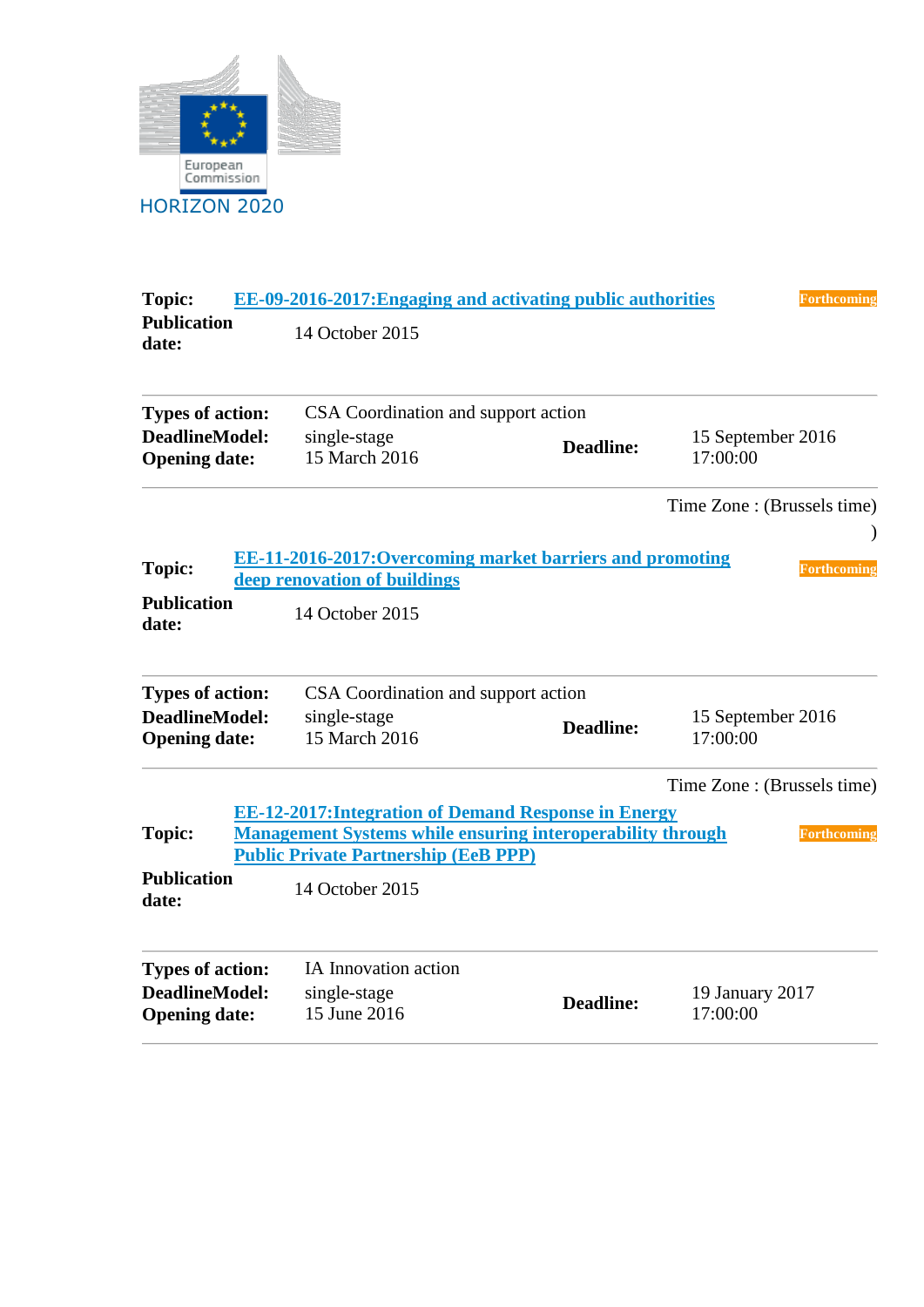

**Topic: [EE-13-2016:Cost reduction of new Nearly Zero-Energy buildings](https://ec.europa.eu/research/participants/portal/desktop/en/opportunities/h2020/topics/4091-ee-13-2016.html) Forthcoming Publication date:**  14 October 2015 **Types of action:** CSA Coordination and support action **DeadlineModel: Opening date:** single-stage 15 March 2016 **Deadline:** 15 September 2016 17:00:00 Time Zone : (Brussels time) **Topic: EE-14-2016-2017: Construction skills Forthcoming Publication date:**  14 October 2015 **Types of action:** CSA Coordination and support action **DeadlineModel: Opening date:** single-stage 15 March 2016 **Deadline:** 15 September 2016 17:00:00 Time Zone : (Brussels time) **Topic: [EE-15-2017:Increasing capacities for actual implementation of](https://ec.europa.eu/research/participants/portal/desktop/en/opportunities/h2020/topics/5050-ee-15-2017.html)  [energy efficiency measures in industry and services](https://ec.europa.eu/research/participants/portal/desktop/en/opportunities/h2020/topics/5050-ee-15-2017.html)** *Forthcoming Forthcoming* **Publication date:**  14 October 2015 **Types of action:** CSA Coordination and support action **DeadlineModel: Opening date:** single-stage 19 January 2017 **Deadline:** 07 June 2017 17:00:00 Time Zone : (Brussels time) **Topic: [EE-16-2016-2017:Effective implementation of EU product](https://ec.europa.eu/research/participants/portal/desktop/en/opportunities/h2020/topics/4096-ee-16-2016-2017.html)  <u>EE-10-2010-2017:Effective implementation of EU product</u><br>[efficiency legislation](https://ec.europa.eu/research/participants/portal/desktop/en/opportunities/h2020/topics/4096-ee-16-2016-2017.html) Publication date:**  14 October 2015 **Types of action:** CSA Coordination and support action **DeadlineModel: Opening date:** single-stage 15 March 2016 **Deadline:** 15 September 2016 17:00:00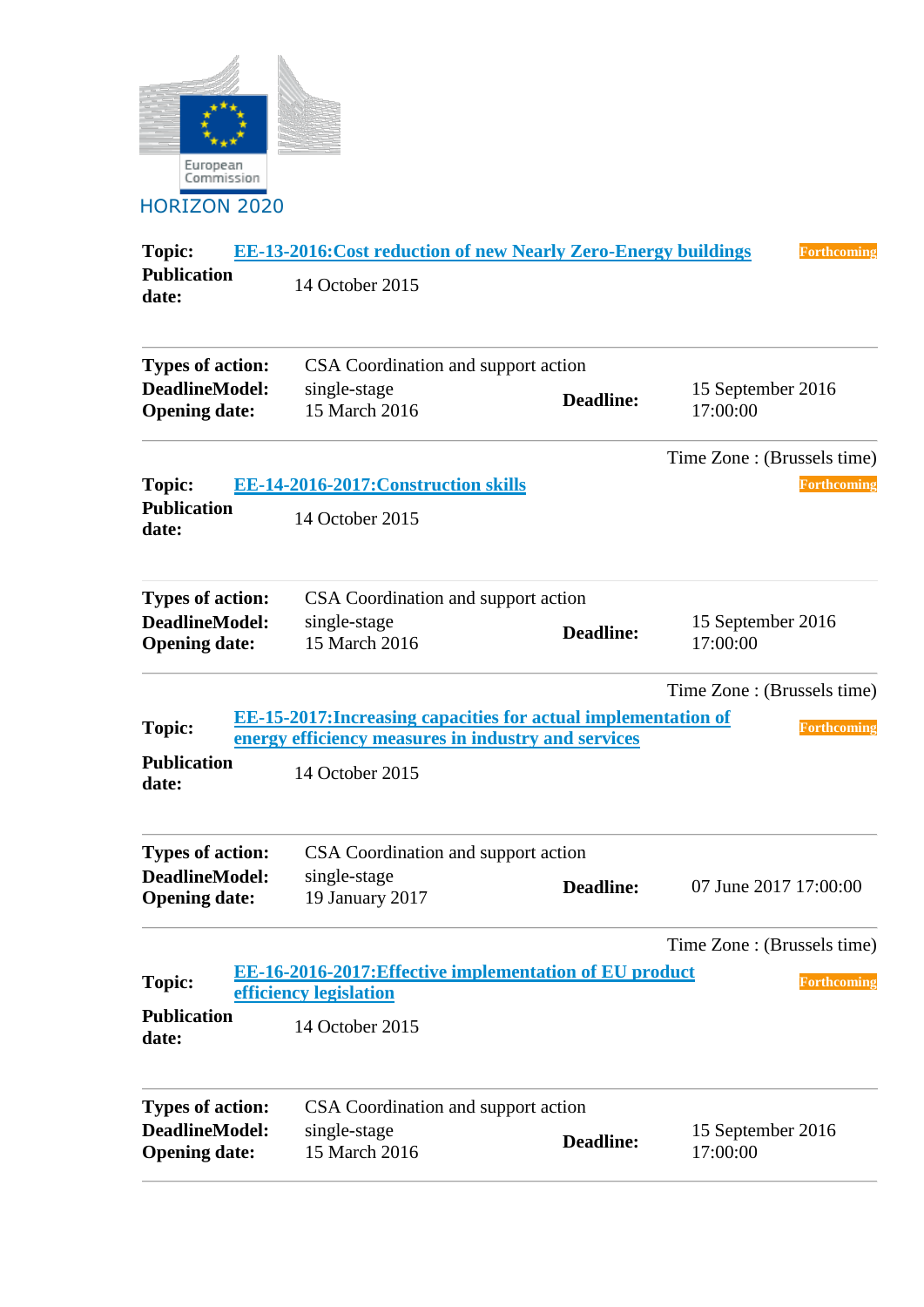

Time Zone : (Brussels time) **Topic: [EE-17-2016-2017:Valorisation of waste heat in industrial systems](https://ec.europa.eu/research/participants/portal/desktop/en/opportunities/h2020/topics/4087-ee-17-2016-2017.html)  [\(SPIRE PPP\)](https://ec.europa.eu/research/participants/portal/desktop/en/opportunities/h2020/topics/4087-ee-17-2016-2017.html)** Open **Publication date:**  14 October 2015 **Types of action:** IA Innovation action **DeadlineModel: Opening date:** single-stage single-stage 21 January 2016<br>15 October 2015 **Deadline:** 21 January 2016 17:00:00 Time Zone : (Brussels time) **Topic: [EE-18-2017:Energy efficiency of industrial parks through energy](https://ec.europa.eu/research/participants/portal/desktop/en/opportunities/h2020/topics/5053-ee-18-2017.html)  [cooperation and mutualised energy services](https://ec.europa.eu/research/participants/portal/desktop/en/opportunities/h2020/topics/5053-ee-18-2017.html)**<br>cooperation and mutualised energy services **Publication date:**  14 October 2015 **Types of action:** CSA Coordination and support action **DeadlineModel: Opening date:** single-stage **Deadline:** 07 June 2017 17:00:00<br>19 January 2017 Time Zone : (Brussels time) **Topic: [EE-19-2017:Public Procurement of Innovative Solutions for energy](https://ec.europa.eu/research/participants/portal/desktop/en/opportunities/h2020/topics/5054-ee-19-2017.html)  [efficiency](https://ec.europa.eu/research/participants/portal/desktop/en/opportunities/h2020/topics/5054-ee-19-2017.html) Forthcoming Forthcoming Publication date:**  14 October 2015 **Types of action:** PPI Public Procurement of Innovative solutions **DeadlineModel: Opening date:** single-stage 19 January 2017 **Deadline:** 07 June 2017 17:00:00 Time Zone : (Brussels time) **Topic: [EE-20-2017:Bringing to market more energy efficient and](https://ec.europa.eu/research/participants/portal/desktop/en/opportunities/h2020/topics/4085-ee-20-2017.html)  [integrated data centres](https://ec.europa.eu/research/participants/portal/desktop/en/opportunities/h2020/topics/4085-ee-20-2017.html) Forthcoming** *Forthcoming* **Forthcoming** *Forthcoming Forthcoming* **Publication date:**  14 October 2015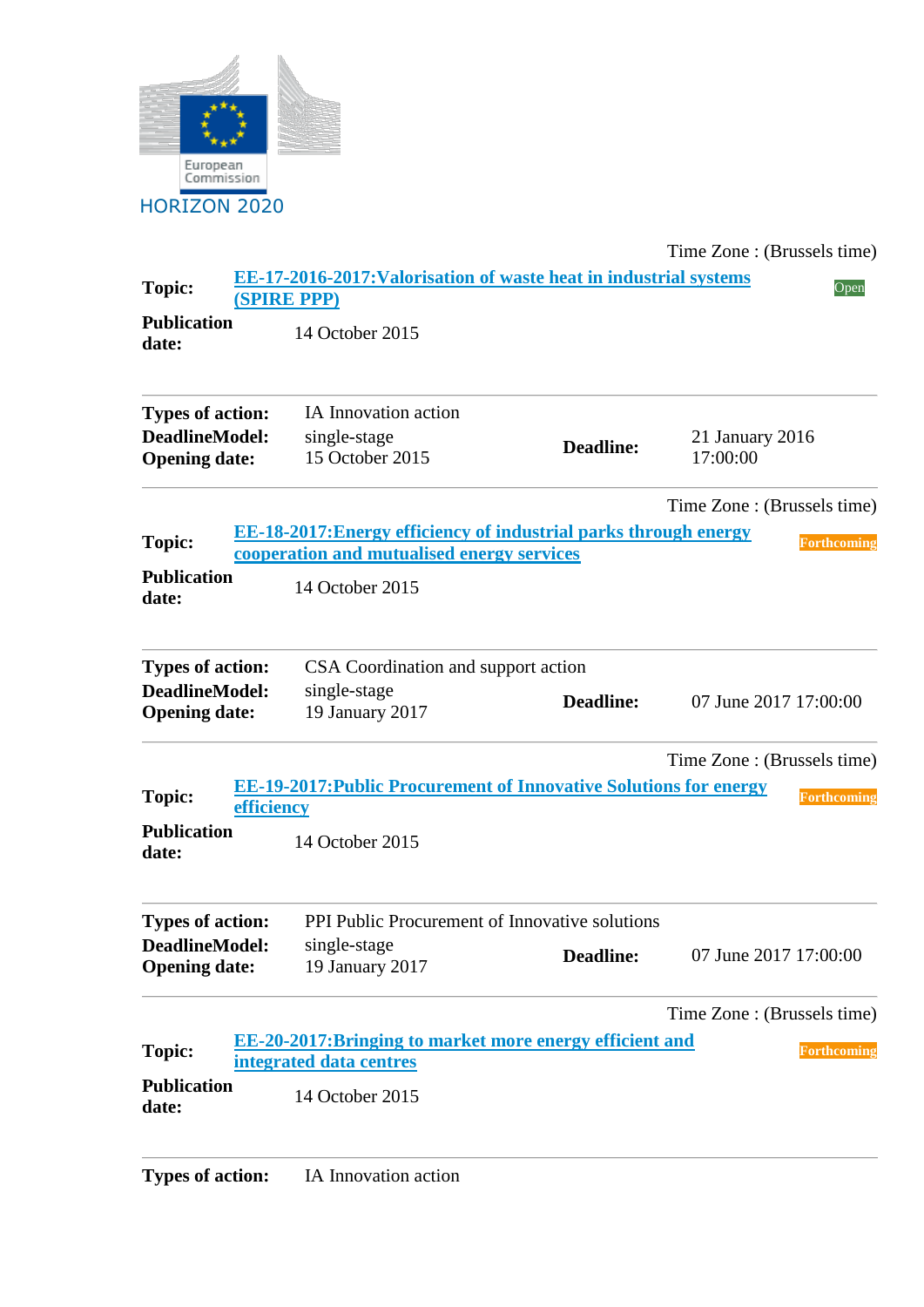

**DeadlineModel: Opening date:** single-stage **19 January 2017<br>15 June 2016 Deadline:** 19 January 2017<br>17:00:00 17:00:00 Time Zone : (Brussels time) **Topic: [EE-22-2016-2017:Project Development Assistance](https://ec.europa.eu/research/participants/portal/desktop/en/opportunities/h2020/topics/4099-ee-22-2016-2017.html) Forthcoming Publication date:**  14 October 2015 **Types of action:** CSA Coordination and support action **DeadlineModel: Opening date:** single-stage 15 March 2016 **Deadline:** 15 September 2016 17:00:00 Time Zone : (Brussels time) **Topic: [EE-23-2017:Innovative financing schemes](https://ec.europa.eu/research/participants/portal/desktop/en/opportunities/h2020/topics/5051-ee-23-2017.html) Forthcoming Publication date:**  14 October 2015 **Types of action:** CSA Coordination and support action **DeadlineModel: Opening date:** single-stage 19 January 2017 **Deadline:** 07 June 2017 17:00:00 Time Zone : (Brussels time) **Topic: EE-24-2016-2017: Making the energy efficiency market investible Forthcoming Publication date:**  14 October 2015 **Types of action:** CSA Coordination and support action **DeadlineModel: Opening date:** single-stage 15 March 2016 **Deadline:** 15 September 2016 17:00:00 Time Zone : (Brussels time) **Topic: [EE-25-2016:Development and roll-out of innovative energy](https://ec.europa.eu/research/participants/portal/desktop/en/opportunities/h2020/topics/4094-ee-25-2016.html)  [efficiency services](https://ec.europa.eu/research/participants/portal/desktop/en/opportunities/h2020/topics/4094-ee-25-2016.html) For the services Forthcoming Forthcoming Forthcoming Publication date:**  14 October 2015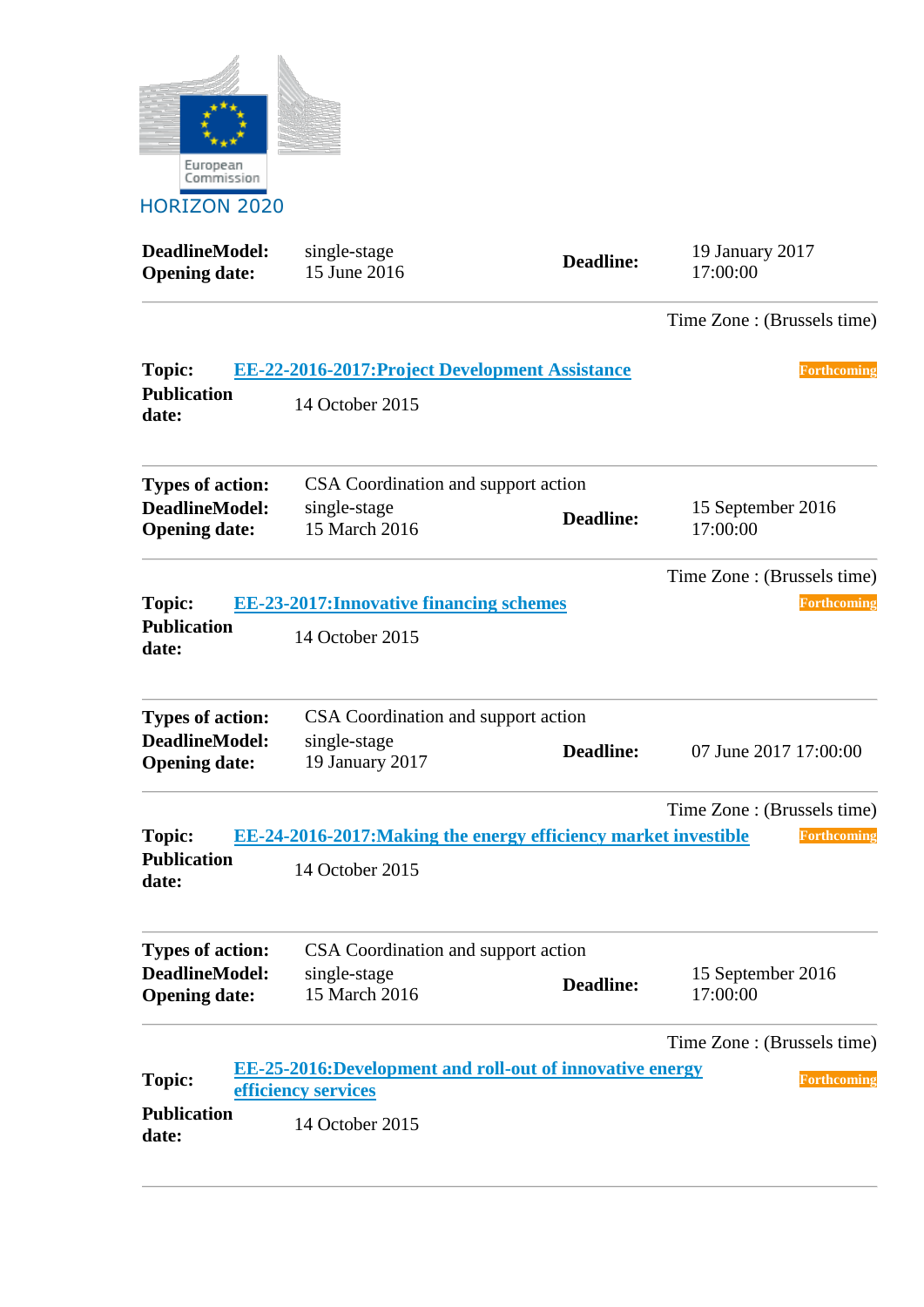

| <b>Types of action:</b> | CSA Coordination and support action |                  |                   |  |
|-------------------------|-------------------------------------|------------------|-------------------|--|
| DeadlineModel:          | single-stage                        | <b>Deadline:</b> | 15 September 2016 |  |
| <b>Opening date:</b>    | 15 March 2016                       |                  | 17:00:00          |  |

Time Zone : (Brussels time)

| LCE-04-2017: Demonstration of smart transmission grid, storage<br><b>Topic:</b><br>and system integration technologies with increasing share of<br>Forthcoming<br>renewables |  |                                                                                                                          |                  |                                                   |  |
|------------------------------------------------------------------------------------------------------------------------------------------------------------------------------|--|--------------------------------------------------------------------------------------------------------------------------|------------------|---------------------------------------------------|--|
| <b>Publication</b><br>date:                                                                                                                                                  |  | 14 October 2015                                                                                                          |                  |                                                   |  |
| <b>Types of action:</b><br><b>DeadlineModel:</b><br><b>Opening date:</b>                                                                                                     |  | IA Innovation action<br>single-stage<br>20 September 2016                                                                | <b>Deadline:</b> | 14 February 2017<br>17:00:00                      |  |
| <b>Topic:</b><br><b>Publication</b><br>date:                                                                                                                                 |  | LCE-05-2017: Tools and technologies for coordination and<br>integration of the European energy system<br>14 October 2015 |                  | Time Zone: (Brussels time)<br>Forthcoming         |  |
| <b>Types of action:</b><br><b>DeadlineModel:</b><br><b>Opening date:</b>                                                                                                     |  | <b>RIA Research and Innovation action</b><br>single-stage<br>20 September 2016                                           | Deadline:        | 14 February 2017<br>17:00:00                      |  |
| <b>Topic:</b><br><b>Publication</b><br>date:                                                                                                                                 |  | <b>LCE-06-2017: New knowledge and technologies</b><br>14 October 2015                                                    |                  | Time Zone : (Brussels time)<br><b>Forthcoming</b> |  |
| <b>Types of action:</b><br><b>DeadlineModel:</b><br><b>Opening date:</b>                                                                                                     |  | RIA Research and Innovation action<br>single-stage<br>20 September 2016                                                  | <b>Deadline:</b> | 05 January 2017<br>17:00:00                       |  |

Time Zone : (Brussels time)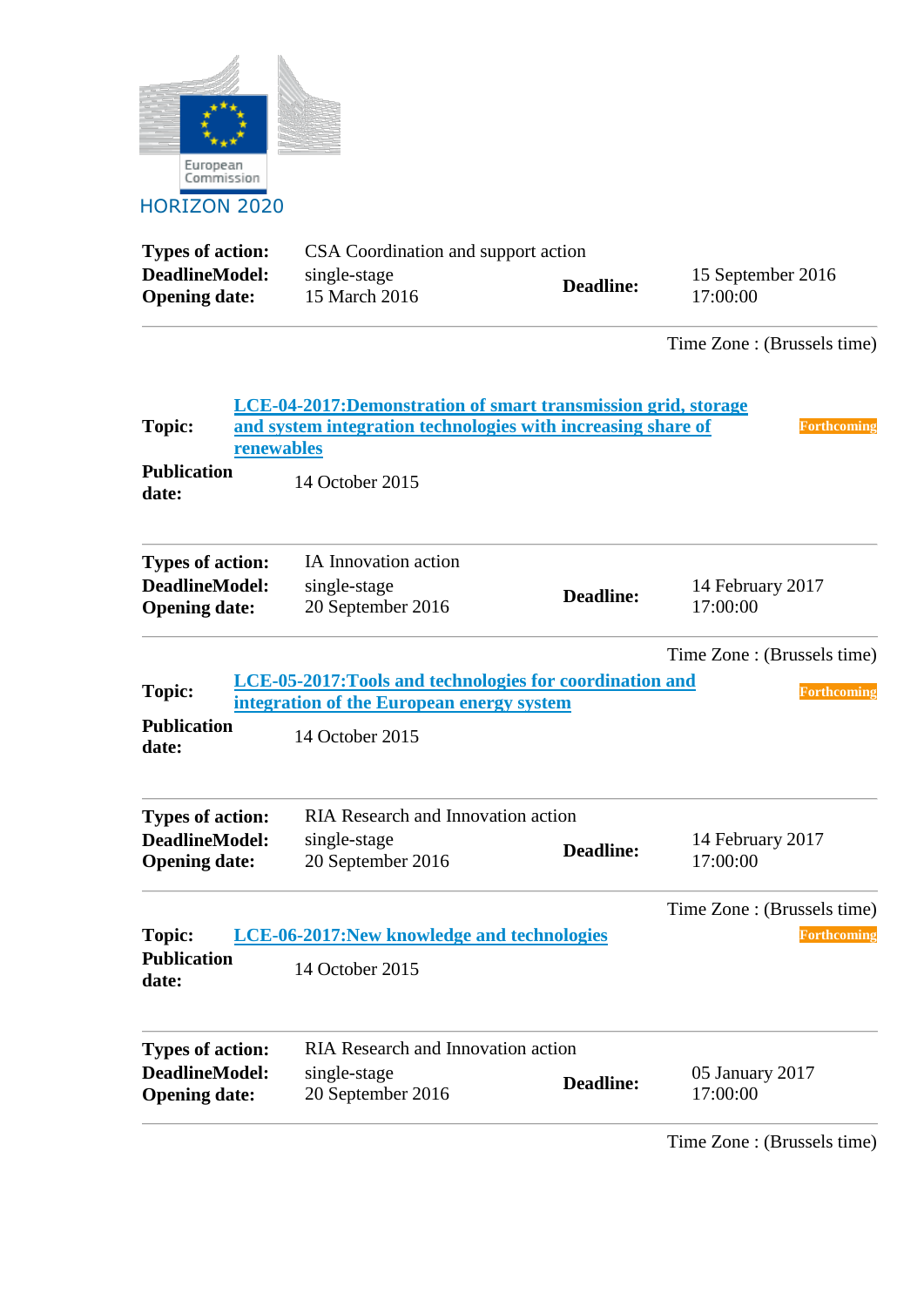

| <b>Topic:</b>                                                            | LCE-09-2016: Increasing the competitiveness of the EU PV<br>manufacturing industry         |                  | <b>Forthcoming</b>            |
|--------------------------------------------------------------------------|--------------------------------------------------------------------------------------------|------------------|-------------------------------|
| <b>Publication</b><br>date:                                              | 14 October 2015                                                                            |                  |                               |
| <b>Types of action:</b><br><b>DeadlineModel:</b><br><b>Opening date:</b> | IA Innovation action<br>single-stage<br>11 May 2016                                        | <b>Deadline:</b> | 08 September 2016<br>17:00:00 |
|                                                                          |                                                                                            |                  | Time Zone : (Brussels time)   |
| <b>Topic:</b>                                                            | <b>LCE-10-2017: Reducing the cost of PV electricity</b>                                    |                  | <b>Forthcoming</b>            |
| <b>Publication</b><br>date:                                              | 14 October 2015                                                                            |                  |                               |
| <b>Types of action:</b><br><b>DeadlineModel:</b>                         | IA Innovation action<br>single-stage                                                       | <b>Deadline:</b> | 07 September 2017             |
| <b>Opening date:</b>                                                     | 11 May 2017                                                                                |                  | 17:00:00                      |
|                                                                          |                                                                                            |                  | Time Zone: (Brussels time)    |
| Topic:                                                                   | LCE-11-2017: Near-to-market solutions for reducing the water<br>consumption of CSP Plants  |                  | <b>Forthcoming</b>            |
| <b>Publication</b><br>date:                                              | 14 October 2015                                                                            |                  |                               |
| <b>Types of action:</b>                                                  | IA Innovation action                                                                       |                  |                               |
| <b>DeadlineModel:</b><br><b>Opening date:</b>                            | single-stage<br>11 May 2017                                                                | <b>Deadline:</b> | 07 September 2017<br>17:00:00 |
|                                                                          |                                                                                            |                  | Time Zone : (Brussels time)   |
| Topic:                                                                   | LCE-12-2017: Near-to-market solutions for the use of solar heat in<br>industrial processes |                  | <b>Forthcoming</b>            |
| <b>Publication</b><br>date:                                              | 14 October 2015                                                                            |                  |                               |
| <b>Types of action:</b>                                                  | IA Innovation action                                                                       |                  |                               |
| <b>DeadlineModel:</b><br><b>Opening date:</b>                            | single-stage<br>11 May 2017                                                                | <b>Deadline:</b> | 07 September 2017<br>17:00:00 |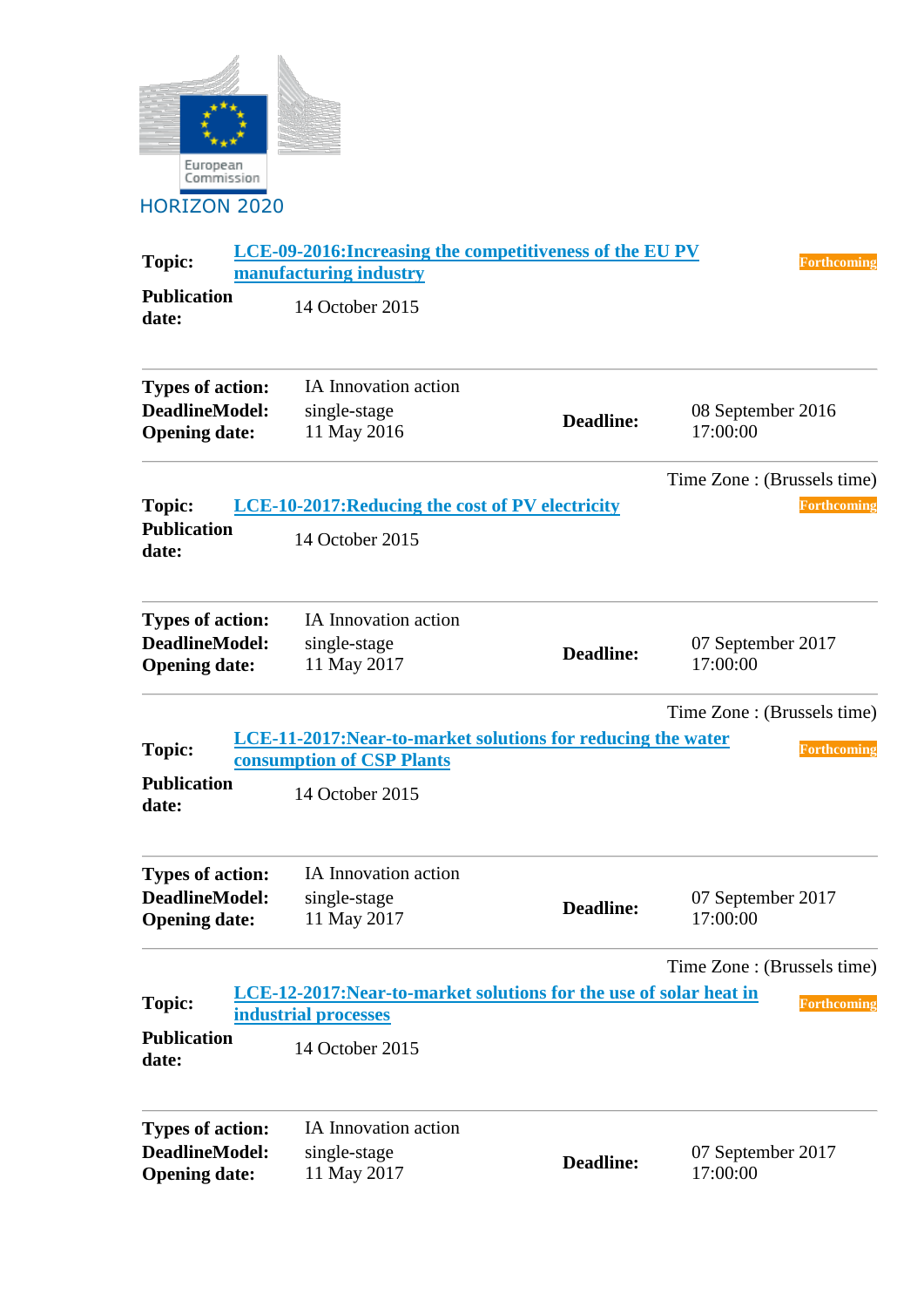

|                                                                          |                                                                                                                                  |                  | Time Zone : (Brussels time)   |                    |
|--------------------------------------------------------------------------|----------------------------------------------------------------------------------------------------------------------------------|------------------|-------------------------------|--------------------|
| <b>Topic:</b>                                                            | LCE-13-2016: Solutions for reduced maintenance, increased<br>reliability and extended life-time of off-shore wind turbines/farms |                  |                               | <b>Forthcoming</b> |
| <b>Publication</b><br>date:                                              | 14 October 2015                                                                                                                  |                  |                               |                    |
| <b>Types of action:</b><br><b>DeadlineModel:</b><br><b>Opening date:</b> | IA Innovation action<br>single-stage<br>11 May 2016                                                                              | <b>Deadline:</b> | 08 September 2016<br>17:00:00 |                    |
|                                                                          |                                                                                                                                  |                  | Time Zone : (Brussels time)   |                    |
| <b>Topic:</b><br><b>Publication</b><br>date:                             | <b>LCE-14-2017:Demonstration of large &gt;10MW wind turbine</b><br>14 October 2015                                               |                  |                               | Forthcoming        |
| <b>Types of action:</b><br><b>DeadlineModel:</b><br><b>Opening date:</b> | IA Innovation action<br>single-stage<br>11 May 2017                                                                              | <b>Deadline:</b> | 07 September 2017<br>17:00:00 |                    |
| <b>Topic:</b><br><b>Publication</b><br>date:                             | LCE-15-2016:Scaling up in the ocean energy sector to arrays<br>14 October 2015                                                   |                  | Time Zone : (Brussels time)   | Forthcoming        |
| <b>Types of action:</b><br><b>DeadlineModel:</b><br><b>Opening date:</b> | IA Innovation action<br>single-stage<br>11 May 2016                                                                              | <b>Deadline:</b> | 08 September 2016<br>17:00:00 |                    |
|                                                                          |                                                                                                                                  |                  | Time Zone : (Brussels time)   |                    |
| Topic:                                                                   | LCE-16-2017:2nd Generation of design tools for ocean energy                                                                      |                  |                               | <b>Forthcoming</b> |
| <b>Publication</b>                                                       | devices and arrays development and deployment                                                                                    |                  |                               |                    |
| date:                                                                    | 14 October 2015                                                                                                                  |                  |                               |                    |
|                                                                          |                                                                                                                                  |                  |                               |                    |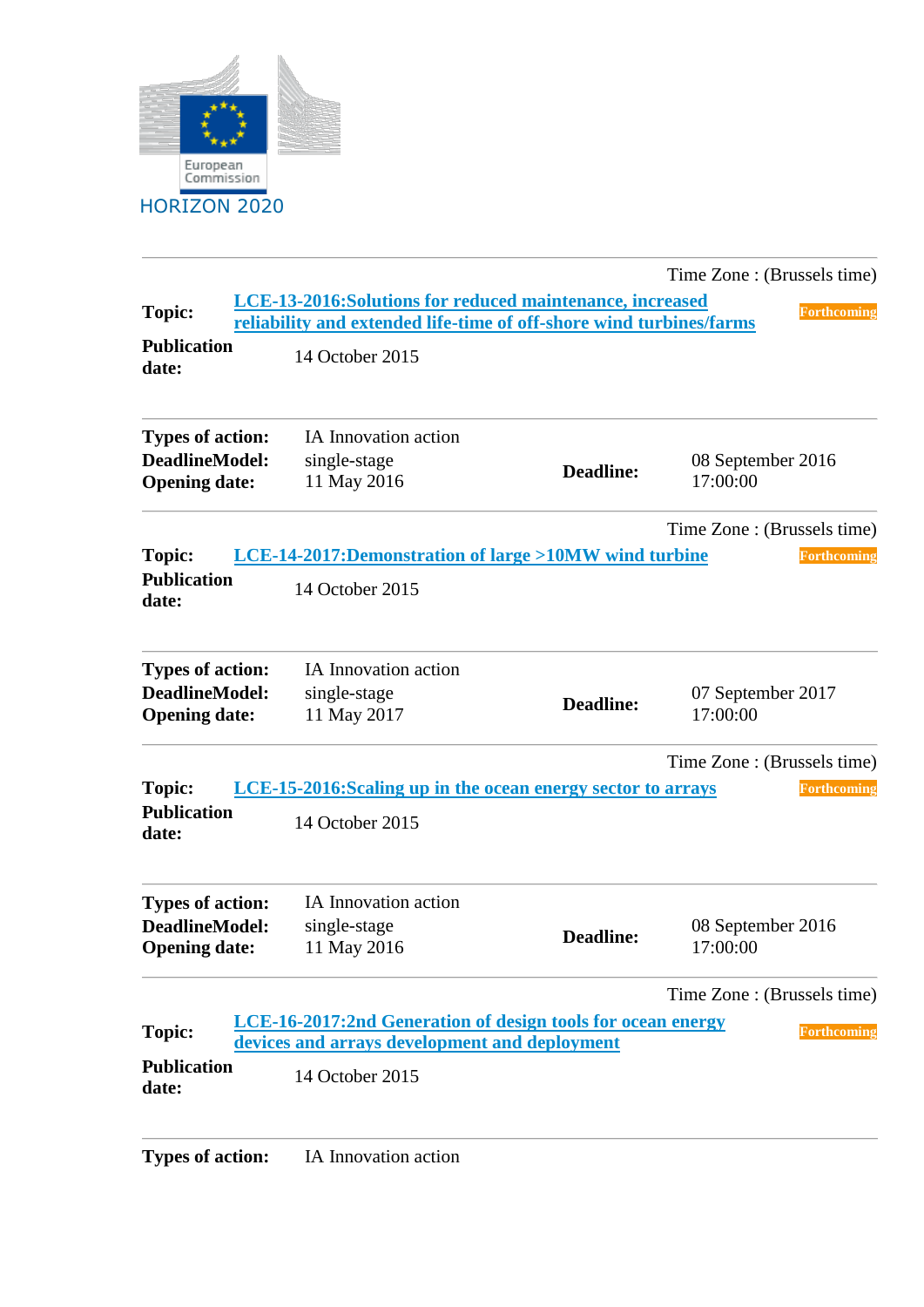

| <b>DeadlineModel:</b><br><b>Opening date:</b> | single-stage<br>11 May 2017                                                          | <b>Deadline:</b> | 07 September 2017<br>17:00:00 |
|-----------------------------------------------|--------------------------------------------------------------------------------------|------------------|-------------------------------|
|                                               |                                                                                      |                  | Time Zone : (Brussels time)   |
| <b>Topic:</b>                                 | LCE-17-2017: Easier to install and more efficient geothermal                         |                  | <b>Forthcoming</b>            |
|                                               | systems for retrofitting buildings                                                   |                  |                               |
| <b>Publication</b><br>date:                   | 14 October 2015                                                                      |                  |                               |
| <b>Types of action:</b>                       | IA Innovation action                                                                 |                  |                               |
| <b>DeadlineModel:</b><br><b>Opening date:</b> | single-stage<br>11 May 2017                                                          | <b>Deadline:</b> | 07 September 2017<br>17:00:00 |
|                                               |                                                                                      |                  | Time Zone : (Brussels time)   |
| <b>Topic:</b>                                 | LCE-18-2017:EGS in different geological conditions                                   |                  | <b>Forthcoming</b>            |
| <b>Publication</b><br>date:                   | 14 October 2015                                                                      |                  |                               |
| <b>Types of action:</b>                       | IA Innovation action                                                                 |                  |                               |
| <b>DeadlineModel:</b><br><b>Opening date:</b> | single-stage<br>11 May 2017                                                          | <b>Deadline:</b> | 07 September 2017<br>17:00:00 |
|                                               |                                                                                      |                  | Time Zone : (Brussels time)   |
| <b>Topic:</b>                                 | LCE-19-2016-2017:Demonstration of the most promising advanced<br>biofuel pathways    |                  | <b>Forthcoming</b>            |
| <b>Publication</b><br>date:                   | 14 October 2015                                                                      |                  |                               |
| <b>Types of action:</b>                       | IA Innovation action                                                                 |                  |                               |
| <b>DeadlineModel:</b>                         | single-stage                                                                         |                  | 08 September 2016             |
| <b>Opening date:</b>                          | 11 May 2016                                                                          | <b>Deadline:</b> | 17:00:00                      |
|                                               |                                                                                      |                  | Time Zone : (Brussels time)   |
| <b>Topic:</b>                                 | LCE-20-2016-2017: Enabling pre-commercial production of<br>advanced aviation biofuel |                  | Forthcoming                   |
| <b>Publication</b><br>date:                   | 14 October 2015                                                                      |                  |                               |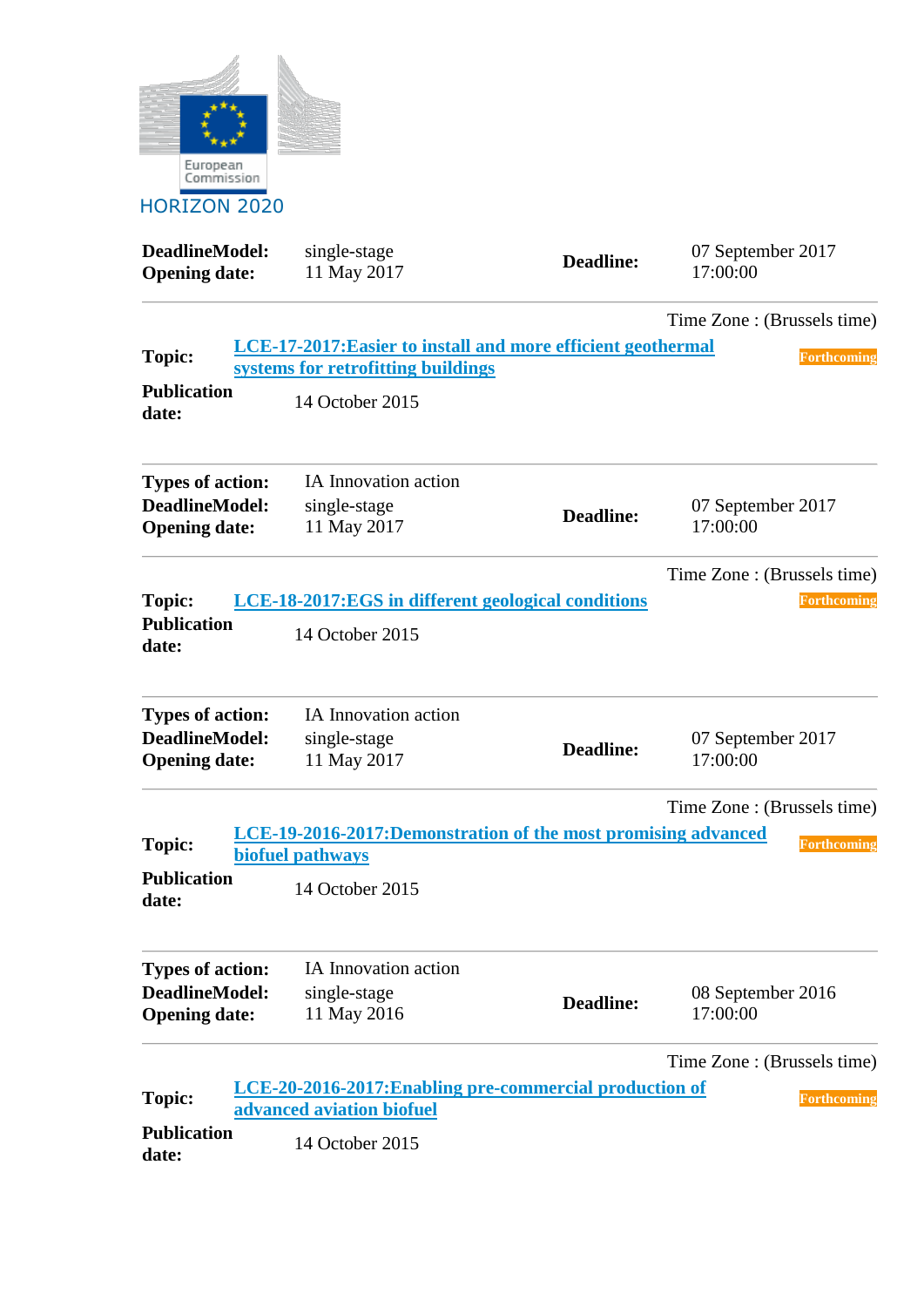

| <b>Types of action:</b><br><b>DeadlineModel:</b><br><b>Opening date:</b> | IA Innovation action<br>single-stage<br>11 May 2016                                                                                              | <b>Deadline:</b> | 08 September 2016<br>17:00:00 |
|--------------------------------------------------------------------------|--------------------------------------------------------------------------------------------------------------------------------------------------|------------------|-------------------------------|
|                                                                          |                                                                                                                                                  |                  | Time Zone : (Brussels time)   |
| Topic:<br><b>Publication</b><br>date:                                    | <b>LCE-21-2017: Market uptake of renewable energy technologies</b><br>14 October 2015                                                            |                  | <b>Forthcoming</b>            |
| <b>Types of action:</b>                                                  | CSA Coordination and support action                                                                                                              |                  |                               |
| <b>DeadlineModel:</b><br><b>Opening date:</b>                            | single-stage<br>20 September 2016                                                                                                                | <b>Deadline:</b> | 05 January 2017<br>17:00:00   |
|                                                                          |                                                                                                                                                  |                  | Time Zone : (Brussels time)   |
| <b>Topic:</b><br><b>Publication</b><br>date:                             | LCE-27-2017: Measuring, monitoring and controlling the risks of<br>CCS, EGS and unconventional hydrocarbons in the subsurface<br>14 October 2015 |                  | <b>Forthcoming</b>            |
| <b>Types of action:</b>                                                  | <b>RIA Research and Innovation action</b>                                                                                                        |                  |                               |
| <b>DeadlineModel:</b><br><b>Opening date:</b>                            | single-stage<br>20 September 2016                                                                                                                | <b>Deadline:</b> | 05 January 2017<br>17:00:00   |
|                                                                          |                                                                                                                                                  |                  | Time Zone : (Brussels time)   |
| <b>Topic:</b><br><b>Publication</b><br>date:                             | LCE-28-2017: Highly flexible and efficient fossil fuel power plants<br>14 October 2015                                                           |                  | <b>Forthcoming</b>            |
| <b>Types of action:</b>                                                  | RIA Research and Innovation action                                                                                                               |                  |                               |
| <b>DeadlineModel:</b><br><b>Opening date:</b>                            | single-stage<br>20 September 2016                                                                                                                | <b>Deadline:</b> | 05 January 2017<br>17:00:00   |
|                                                                          |                                                                                                                                                  |                  | Time Zone : (Brussels time)   |
| Topic:                                                                   | LCE-29-2017:CCS in industry, including Bio-CCS                                                                                                   |                  | <b>Forthcoming</b>            |